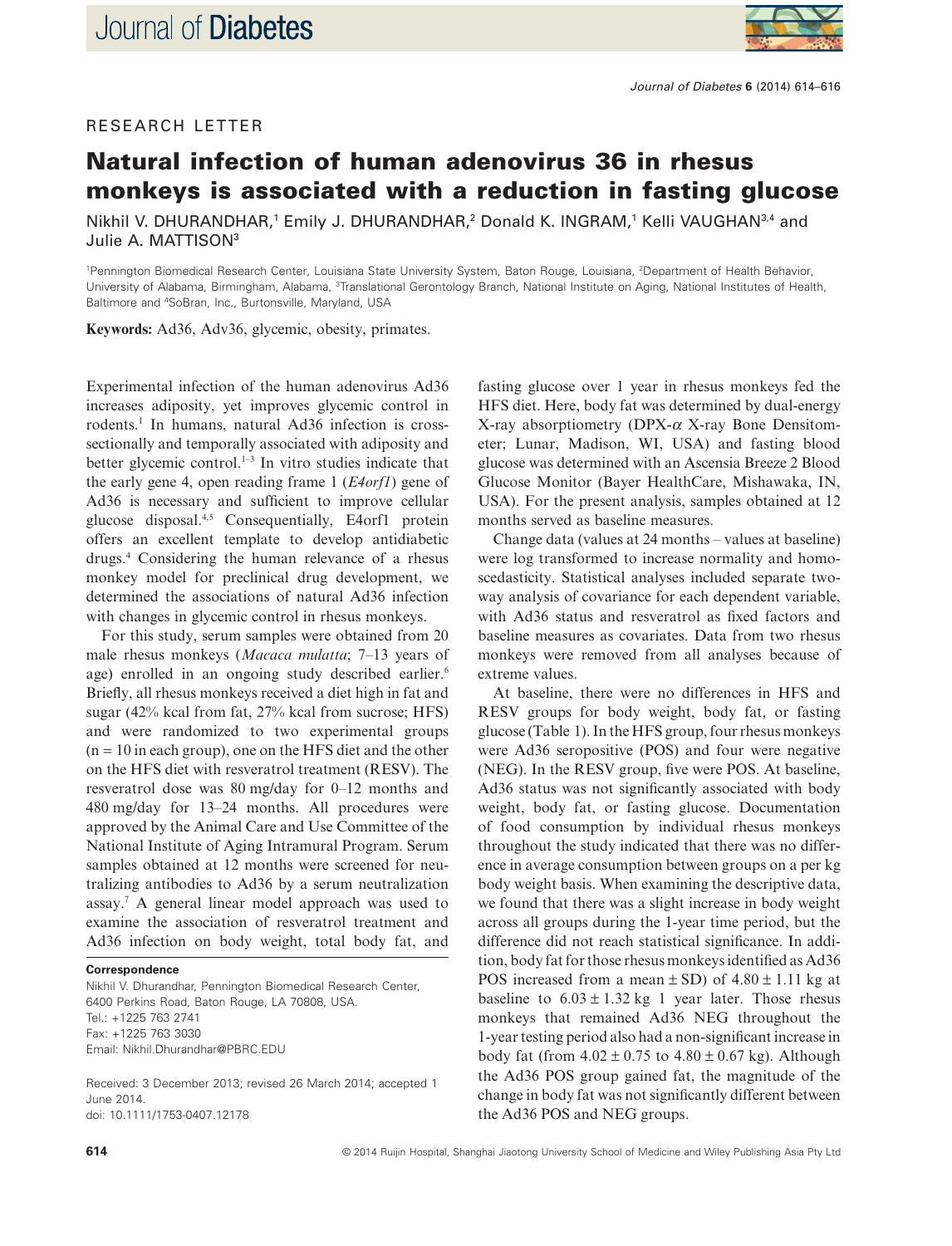Research letter



Figure 1 Fasting glucose and Ad36 status of rhesus monkeys during Years 1–2 of a high-fat, high-sugar (HFS) diet study in which half the animals were receiving daily resveratrol (Resv) treatment. (a) Two-way ANCOVA evaluating changes in fasting glucose revealed a significant association with Ad36 status ( $P = 0.021$ ), with Ad36-positive rhesus monkeys having greater change in fasting glucose over the 1-year time period (the open symbols indicate data points removed from analysis). (b) A significant experimental group × Ad36 status interaction was also found (P<0.001), suggesting that fasting glucose levels are affected by Ad36 status based on resveratrol treatment group. Data are the mean ± SEM. Neg, Ad36 negative; Pos, Ad36 positive.

| <b>Table 1</b> Characteristics of rhesus monkeys receiving a high-fat, |  |  |
|------------------------------------------------------------------------|--|--|
| high-sucrose diet for 1 year, with or without resveratrol treatment    |  |  |

|                         | HFS $(n = 8)$  | $RESV (n = 10)$ |
|-------------------------|----------------|-----------------|
| Age (years)             | $12.4 \pm 1.9$ | $12.0 \pm 1.7$  |
| Body weight (kg)        | $16.3 + 5.2$   | $14.7 \pm 3.7$  |
| Body fat (kg)           | $5.2 + 3.1$    | $3.8 + 2.4$     |
| Fasting glucose (mg/dL) | $53.2 + 8.4$   | $60.8 + 5.2$    |
|                         |                |                 |

Data are the mean ± SD.

Note, there were no significant differences between the resveratroltreated (RESV) and untreated (HFS) groups in age, body weight, body fat, or fasting glucose after 1 year on the high-fat, high-sucrose diet.

For change in fasting glucose, there was a significant main effect for Ad36 status  $(F_{(1,13)} = 6.93; P = 0.021)$ , with Ad36 POS rhesus monkeys having a greater change in fasting glucose (decrease >15%) over the 1-year period (Fig. 1a). There was a significant experimental group  $\times$ Ad36 status disordinal interaction  $(F_{(1,-13)} = 35.90;$ *P* < 0.001), indicating that fasting glucose levels were linked to Ad36 status based on resveratrol treatment (Fig. 1b).

A previous study has shown that Ad36 infection is causatively and correlatively linked with gain in adiposity in marmosets and rhesus monkeys, respectively.<sup>8</sup> However, the relationship, if any, of Ad36 with changes in glycemic control is unknown in non-human primates. The present study indicates that Ad36 infection may be linked with improvement in glycemic control in rhesus monkeys, supporting the need for further scientific investigation in this area. The limitations of the present study include a small sample size and the absence of data indicating the precise timing of Ad36 seroconversion. Although serum neutralization is the gold standard method for determining neutralizing antibodies, seropositivity only indicates an association with the changes observed, and not causation. Nonetheless, the findings suggest that rhesus monkeys may be a suitable model in which to test the antidiabetic effects of Ad36 and E4orf1 in vivo. Finally, the presence of natural Ad36 infection and its association with phenotypic changes in rhesus monkeys suggests that screening rhesus monkeys for Ad36 seropositivity may be prudent to avoid potential confounding effects.

### **Acknowledgement**

This research was supported, in part, by the Intramural Research Program of the National Institutes of Health, National Institute on Aging.

#### **Disclosure**

NVD has had the following patents granted: US patent no. 6 127 113: Viral obesity methods and compositions; US patent no. 6 664 050: Viral obesity methods and compositions; US patent no. 8008,436B2: Adenovirus 36 E4orf1 gene and protein and their uses. NVD has applied for the following patents: Adenovirus Ad36 E4orf1 protein for prevention and treatment of non-alcoholic fatty liver disease, July 2010; Enhanced glycemic control using Ad36E4orf1 and AKT1 inhibitor, January 2012. NVD has ongoing grant support from Vital Health Interventions (Daton, OH, USA) for determining antidi